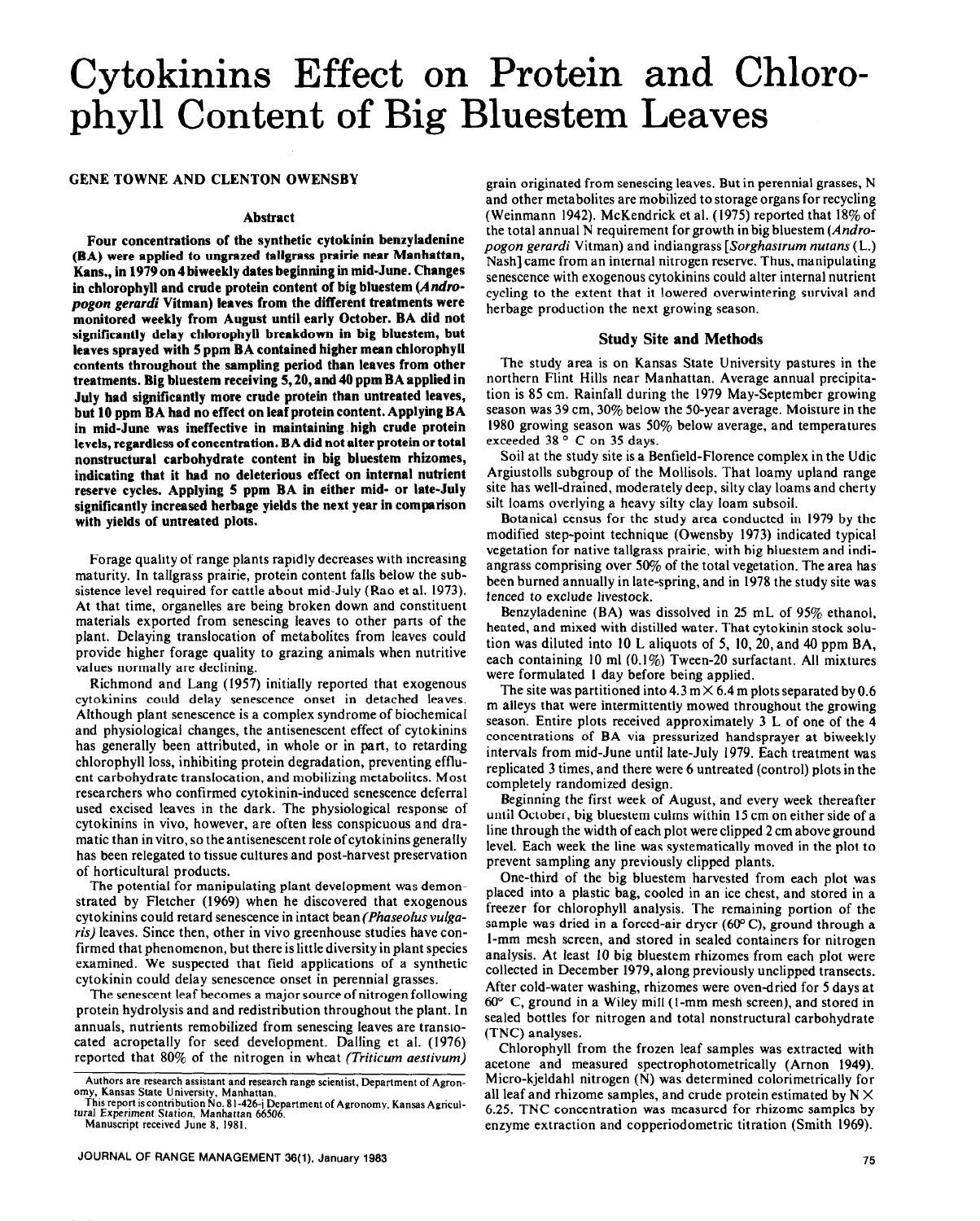Weekly clipping of big bluestem plants within each plot precluded measuring herbage yields for 1979. But after the 1980 growing season, we determined total herbage production from each treatment by clipping all species from 30.406-m<sup>2</sup> quadrats to ground level in every plot. Herbage was oven-dried and reported as kilograms dry matter per hectare.

Data were analyzed by analysis of variance, and probability of differences among treatment means was reported as  $\hat{\alpha}$ . Linear contrasts on cytokinin concentration and date of application also were calculated. Cytokinin concentration and date-of-application interaction means were separated by probability levels without regard to F-ratios from the analysis of variance.

### **Results and Discussion**

#### **Chlorophyll Content**

As expected, chlorophyll content in untreated big bluestem leaves progressively declined each week (Fig. 1). There was no difference, however, in chlorophyll content between BA-treated and untreated leaves ( $\hat{\alpha} = 0.16$ ). Although not statistically significant, leaves treated with 5 ppm BA had the highest mean chlorophyll content of any treatment throughout the sampling period.

Contrary to our findings, other studies on intact plants have shown that exogenous cytokinins effectively retard chlorophyll degradation. In bean plants, BA applied at any developmental stage delayed chlorophyll loss (Fletcher 1969). Naito et al. (1978) observed that BA increased leaf chlorophyll content when applied to intact bean plants at early or middle phenological stages, and delayed chlorophyll breakdown when applied in late stages.

#### **Crude Protein Content**

Crude protein content was generally higher in big bluestem leaves receiving exogenous cytokinin, but the difference depended on concentration and application date. Leaves treated with any BA concentration except IO ppm had significantly more protein than leaves of untreated plants (Fig. 2). Big bluestem treated with 5 ppm BA had higher crude protein levels than plants receiving other cytokinin treatments ( $\alpha$  < 0.01).

Averaged over all sampling weeks, big bluestem treated with BA any time in July had higher protein content ( $\hat{\alpha}$  < 0.05) than untreated plants. The ineffectiveness of mid-June treatments suggests that young nonsenescing leaves have an adequate endogenous cytokinin content. As plants mature and approach the onset of senescence, exogenous BA may evoke its antisenescent effect by substituting for deficient internal cytokinins. Richmond et al.



**Fig. 1.** *Chlorophyll decline in untreated big bluestem leaves from I Aug. through 5 Oct. 1979 on loamy upland study site in Flint Hills near Manhattan, Kans.* 



**Fig. 2.** *Effect of BA applications averaged across dates and across concentrations on crude protein content of big bluestem leaves. Means with the same letter within each block do not dijfer significantly (DO. 10).* 

(1971) also reported that cytokinins were most effective on bean plants if applied in the summer when endogenous levels were suboptimum.

Crude protein contents of BA-treated and untreated plants did not differ the first week in August. But thereafter plants treated with 5 ppm BA any time in July had more protein than untreated plants (Fig. 3). The transitory rise in protein content from 10 August to 17 August, corresponded with a week of cool temperatures and abundant rainfall. Crude protein also increased during the week of 24 August to 30 August, but that was unrelated to favorable climatic conditions. In that week, big bluestem treated with 5 ppm BA any time in July had significantly higher  $(\alpha < 0.10)$ protein levels than untreated plants. That increase coincided with the **time** big bluestem normally translocates metabolites to its rhizomes (McKendrick et al. 1975). Thus, leaves receiving 5 ppm BA could have been temporarily redirecting nutrients by acting as a stronger sink. Engelbrecht and Mothes (1961) observed that labelled amino acids applied to tobacco *(Nicotiana tobacum) leaves* accumulated in the root tips, by cytokinin added to the leaf prevented this mobilization.

The ability of BA to maintain high protein content in big bluestem leaves but not to retard chlorophyll loss appears contradictory. Morita (1980) observed that 85-95% of the nitrogen released from senescent rice *(Oryza sativa)* leaves originated from chloroplasts. The primary constituent of chloroplast nitrogen is the Calvin cycle enzyme ribulose bisphosphate carboxylase (RuBPCase)(Peterson and Huffaker 1975). Chlorophyll breakdown in big bluestem leaves suggests that BA did not inhibit proteolytic enzymes from hydrolyzing RuBPCase. However, BA apparently deferred the nitrogenous degradation products from being translocated out of the leaf. Fletcher et al. (1970) maintain that the ability of cytokinins to prevent effluent translocation of amino acids and sugars out of leaves is responsible for its antisenescent effect.

#### **Rhizome Crude Protein and TNC Content**

Crude protein and TNC contents of rhizomes from big bluestem receiving any BA application did not differ from contents of untreated plants. That indicates that BA did not alter nitrogen and carbohydrate reserve cycles.